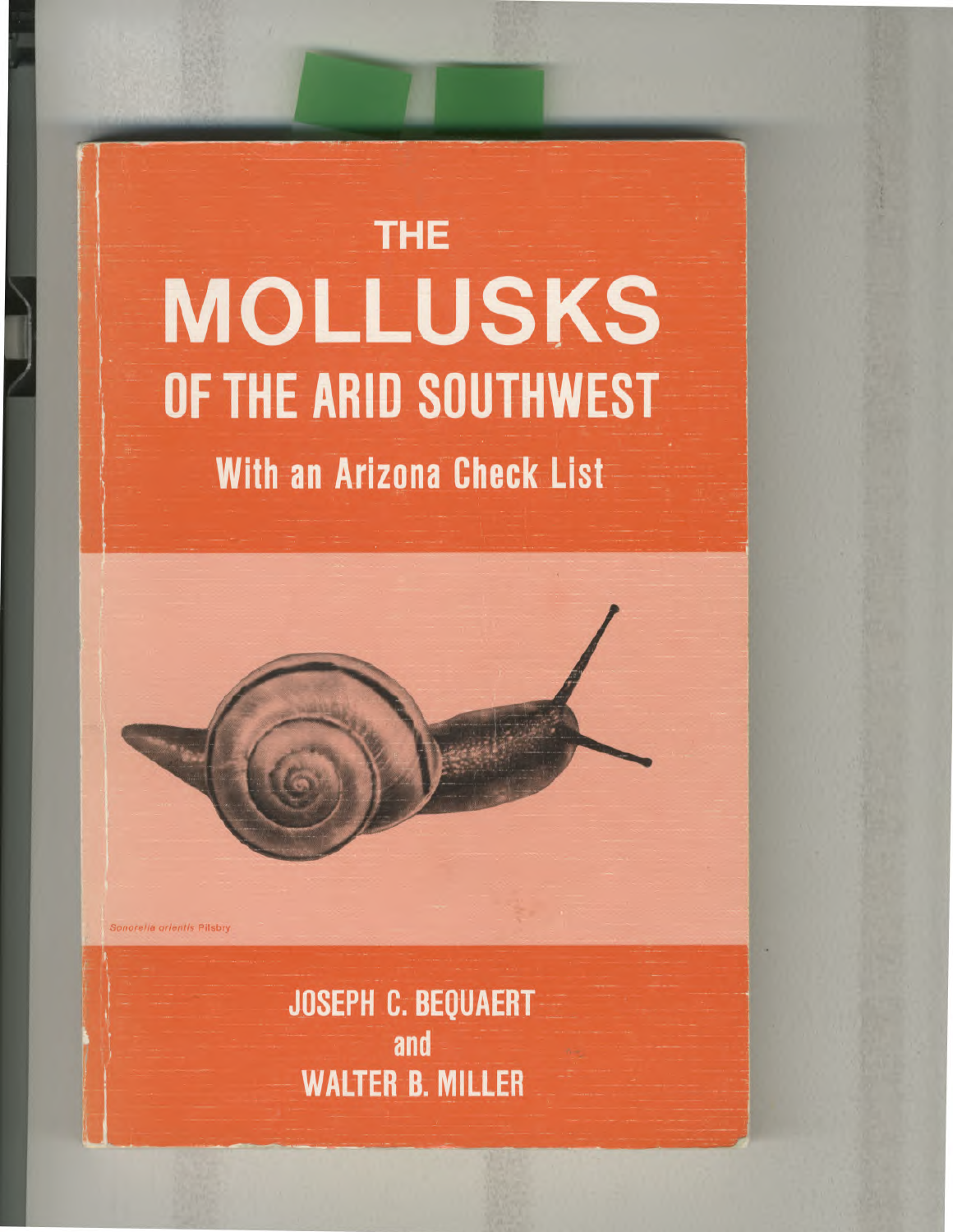## **THE MOLLUSKS OF THE ARID SOUTHWEST**

**With an Arizona Check List** 

**Joseph C. Bequaert and Walter B. Miller** 

## 小

 $\sim$  -parameters

**THE UNIVERSITY OF ARIZONA PRESS TUCSON ARIZONA**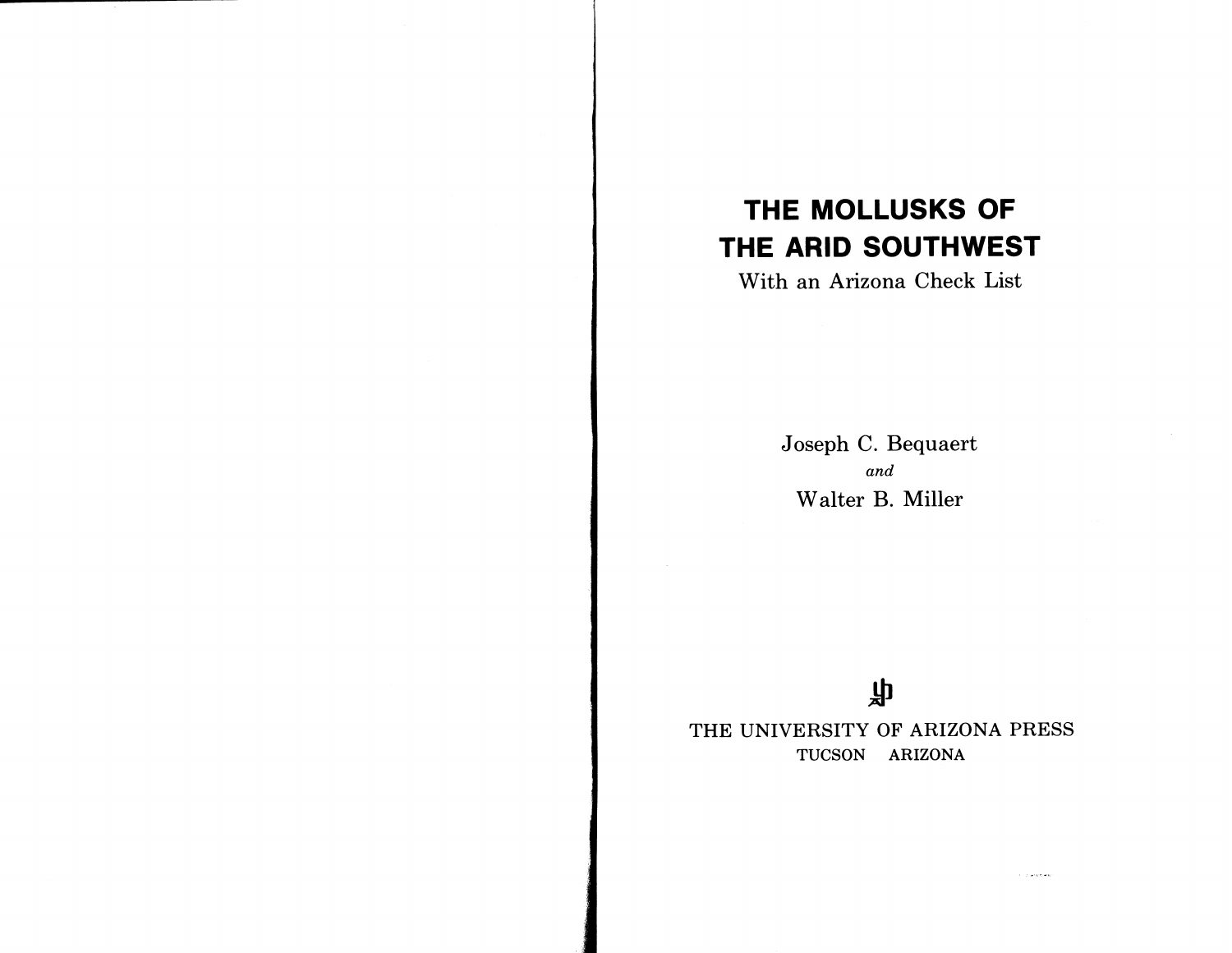### *About the Authors . . • •*

and and the

**JOSEPH C. BEQUAERT turned to malacology as his main interest following his retirement as Curator of Insects at the Museum of Comparative Zoology of Harvard, after serving as assistant professor at the Harvard Medical School. An honorary visiting scholar at the University of Arizona from 1959 on, he pursued this interest he had begun first at the University of Houston following his retirement in 1956. Some fifty of his many publications are based on land and fresh-water mollusks. A native of Belgium, he received his degree of Doctor of Natural Sciences at the University of Ghent in 1908, was entomologist and botanist for the Belgian Colonial Office in the Congo, then came to the United States in 1916 and subsequently acquired citizenship. Prior to his affiliation with Harvard, he was Research Associate at the American Museum of Natural History. He travelled extensively in Africa and the Americas, studying the evolution and ecology of the tropical fauna and flora.** 

**WALTER B. MILLER, whose particular fields of interest lie in the taxonomy, zoogeography, speciation, and evolution of the land snails of Western North America—particularly the Southwestern United States and adjacent Mexican states—has described numerous new species from these areas. He began collecting and studying land snails as a boy in 1932, and accumulated a large, worldwide collection while serving in the U. S. Navy. He joined the Biological Sciences faculty at the University of Arizona in 1967, from which institution he received his doctoral degree, backgrounded by his master's degree from the California Institute of Technology and his B. S. from the U. S. Naval Academy.** 

#### **THE UNIVERSITY OF ARIZONA PRESS**

**Copyright © 1973 The Arizona Board of Regents All Rights Reserved Manufactured in the U.S.A.** 

> **I. S. B. N.-0-8165-0318-4 L. C. No. 72-187825**

**In Memory of HENRY AUGUSTUS PILSBRY 1862-1957 Pioneer of Southwestern Malacology**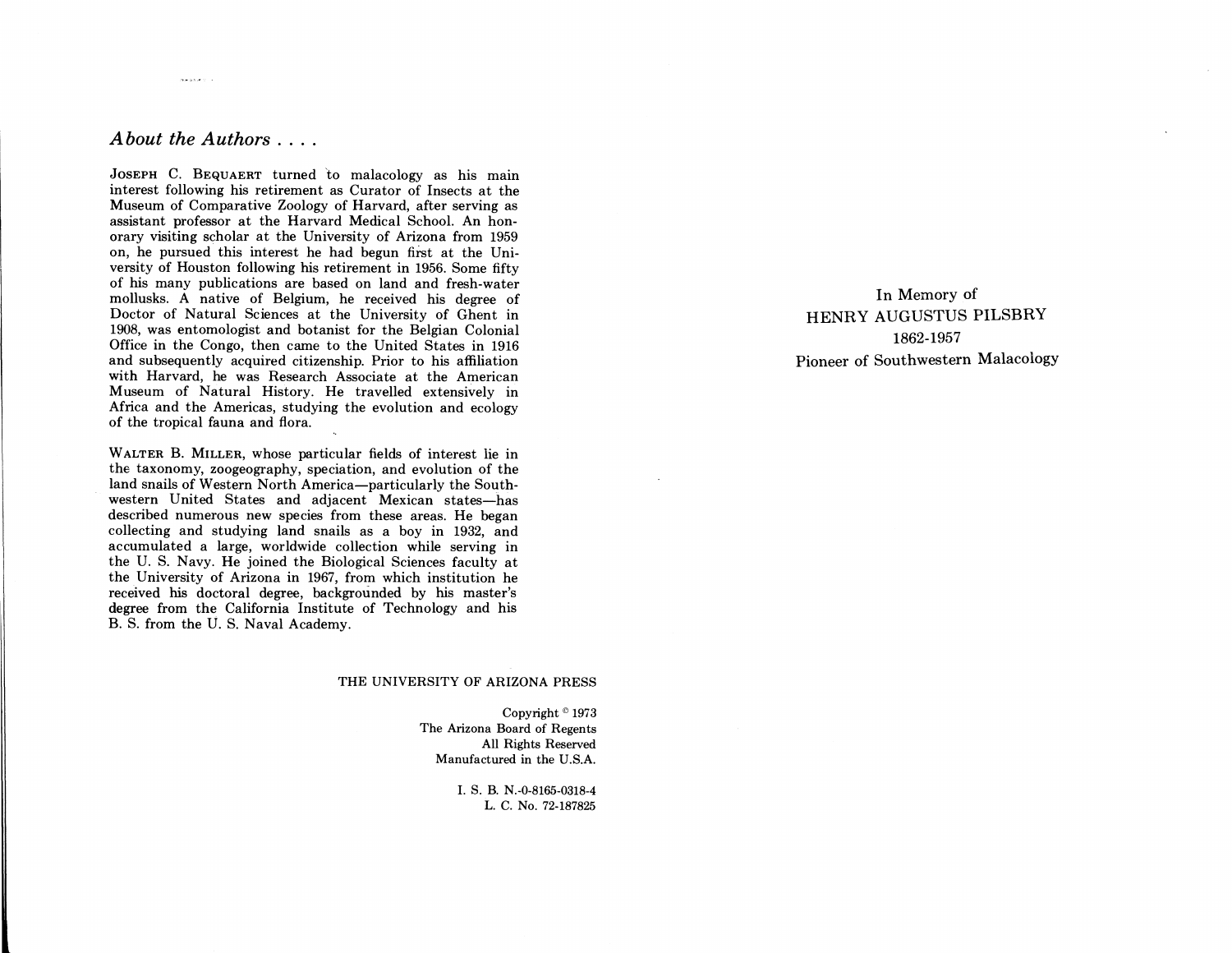*Check List* **159 158** *Check List* 

**yrs old). Recent in S Canada from Prince Edward I to British Columbia, and in most of E and central United States, W to Montana, E Colorado, and Arizona; also in Mexico (Puebla, Tamaulipas, San Luis Potosi, Nuevo Leon, Chihuahua) and Guatemala; not known from Sonora. Synonyms:** *Pupa tappaniana* **C. B. Adams, 1842, in Z. Thompson's** *History of* **Vermont:158 (described without locality; T.L. not in Vermont, as was assumed, but Roscoe, Coshoction Co., Ohio, according to holotype at Mus. Comp. Zool., Cambridge, Mass.); stated by W. J. Clench (1965,** *Nautilus* **78:106) not to be separable subspecifically from** *G. pentodon,* **with which it was synonymized before by A. A. Gould (1844) and W. G. Binney (1885: 323).** *Pupa curvidens* **A. A. Gould, 1841,** *Report Invertebrata Massachusetts:189,* **fig. 120 (T.L.: Phillips Point at Lynn, Massachusetts). 104. Gastrocopta (V.) pilsbryana (V. Sterki, 1890, as** *Pupa).* **T.L.: "Colorado River," without more precise locality, but presumably in Arizona, since it is common in Grand Canyon of Colorado Riv. Widespread, living in Arizona highlands, mainly in Transition and Canadian Life-Zones at 3,000 to 10,000 ft; below 4,000 ft usually in riparian drift. Known Recent from Mohave Co. (Mt Trumbull; Hualapai Peak, at 8,000 ft), Coconino Co. (Bill Williams Mt; several Stations in Grand Canyon and on Kaibab Plateau; San Francisco Mtn at Lockett Meadow, W slope of Sugarloaf Mtn, 8,500 ft; Rio de Flag, 2 mi NW of Flagstaff, 7,000 ft; Mahan Mtn; Woody Mtn, 10 mi SW of Flagstaff, 8,000 ft; Walnut Creek near Winona, 13 mi E of Flagstaff, 6,450 ft; Padre Canyon, 25 mi E of Flagstaff; Mt Elden, 7,900 ft; drift of Oak Creek Canyon, 3,500 ft), Navajo Co. (drift of Carrizo Creek, on Hwy 60, 1 mi SW of Carrizo, 5,200 ft; dead but fresh shells in drift of Little Colorado Riv, 3 mi E of Winslow, 4,850 ft), Apache Co. (Alpine Divide, 3 mi NW of Alpine, 8,100 ft; drift of creek 12 mi N of Fort Defiance, 7,000 ft), Maricopa Co. (drift in Sycamore Canyon near Sunflower), Gila Co. (Pinal Peak at 7,300 to 7,500 ft; Sierra Ancha, widespread at 5,000 to 6,500 ft; litter on Pine Creek at Tonto Natural Bridge, 4,500 ft), Pinal Co. (Galiuro Mts at Whitlock Ranch; litter on S bank of Salt Riv, at Hwy 60, 4 mi N of Seneca, 3,000 ft), Pima Co. (Kitt Peak at 6,300 to 6,700 ft; Baboquivari Mts at 3,500 to 4,000 ft; Santa Catalina Mts, widespread at 6,000 to 8,500 ft, and in drift of lower Sabino Canyon at 2,800 to 3,000 ft; Rincon Mts at Spud Rock, 8,600 ft, and Manning Camp, 8,000 ft; drift of San Pedro Riv at Redington), Santa Cruz Co. (Santa Rita Mts, 5,200 to 6,200 ft; foot of Sanford Butte on Sonoita Creek, 3,800 ft; Pajaritos Mts, 1.5 mi S of Pena Blanca Lake, 4,000 ft), Cochise Co. (Dos Cabezas Mts, ca 8,000 ft; Whetstone Mts at 6,000 to 6,800 ft;** 

**Dragoon Mts at 4,700 ft; Huachuca Mts, widespread at 5,200 to 9,200 ft; Chiricahua Mts, widespread at 5,600 to 7,600 ft; drift of San Pedro Riv at The Narrows, Fairbank, Hereford, and Palominas), Graham Co. (Pinaleno Mts: Mt Graham at 5,000 to 9,000 ft), and Greenlee Co. (Cosper's Ranch on Blue Riv, 5,060 ft; Cosper's Pasture in Blue Mts, ca 10,000 ft; Fish Creek; drift of Eagle Creek, 6 mi SW of Morenci, 3,550 ft). Not found fossil thus far in Pleistocene of San Pedro Valley; only fossil record from Arizona at Winona Site, 13 mi E of Flagstaff, R. D. Reger and G. L. Batchelder, 1971:191-193) [perhaps based on a dead Recent shell?]. Recent also in New Mexico, S Utah (1 record), trans-Pecos Texas (Guadalupe Mts in South McKittrick Canyon, 5,300 ft, Culberson Co., senior author, 1966), and Mexico (Sonora, Chihuahua, Tamaulipas). Synonym:** *Gastrocopta pilsbryana amissidens* **H. A. Pilsbry, 1934 (T. L.: Mahan Mtn, Coconino Co.).** 

**105. Gastrocopta (Staurotrema) quadridens H. A. Pilsbry, 1916. T.L.: Capitan Mts, Lincoln Co., ca 35° 35' N, 105° 20' W, New Mexico, easternmost Station of species. Sporadic in Canadian and Hudsonian Life-Zones of Arizona at 8,000 to 10,000 ft. Known from Coconino Co. (Bill Williams Mtn, 9,200 ft, 35° 10' N, 105° 20' W, northwesternmost Station of species), Yavapai Co. (Mingus Mtn), Pima Co. (Santa Catalina Mts, 9,000 to 9,500 ft), Cochise Co. (Huachuca Mts, Wickersham Rock near Miller Peak, 8,500 ft, ca 31° 23' N, 110° 17' W, southernmost Station of species. Chiricahua Mts, Barfoot [or Bearfoot] Park, 8,500 ft [not 10,000 ft as given], ca 31° 55' N, 109° 10' W), and Graham Co. (Pinaleno Mts: Hospital Flat, at S foot of Mt Graham, 9,000 ft, senior author, 1960). Restricted to Arizona, New Mexico, and Utah (Fish Lake, Sevier Co., ca 38° 35' N, 111 ° 45' W, northernmost Station of species). Not known fossil. Synonym:** *Bifidaria quadridentata* **V. Sterki, 1899 (same T.L. as** *quadridens;* **not** *Pupa quadridentata* **von Klein, 1833, now placed also in** *Gastrocopta).* 

**106. Gastrocopta (Immersidens) ashmuni (V. Sterki, 1898, as** *Bifidaria).* **Originally described from Arizona (Santa Rita Mts) and New Mexico (Cooks Peak, Luna Co., and Dripping Springs in Organ Mts, Dona Ana Co.); the Station in Santa Rita Mts, herewith selected as T.L., was defined by the collector, E. H. Ashmun (1899:14), as on E slope of Range, 20 mi W of Crittenden [Site of a former Army fort, 3 mi NE of Patagonia], Santa Cruz Co. The nominate, dextral form widespread in Arizona, mainly in Upper**  Sonoran and Transition Life-Zones, usually at 3,000 to 8,000 ft. **Known alive in well-sheltered organic litter from Mohave Co. (Mt Trumbull, 8,000 ft, 36° 25' N, 113° 20' W, northwesternmost Station**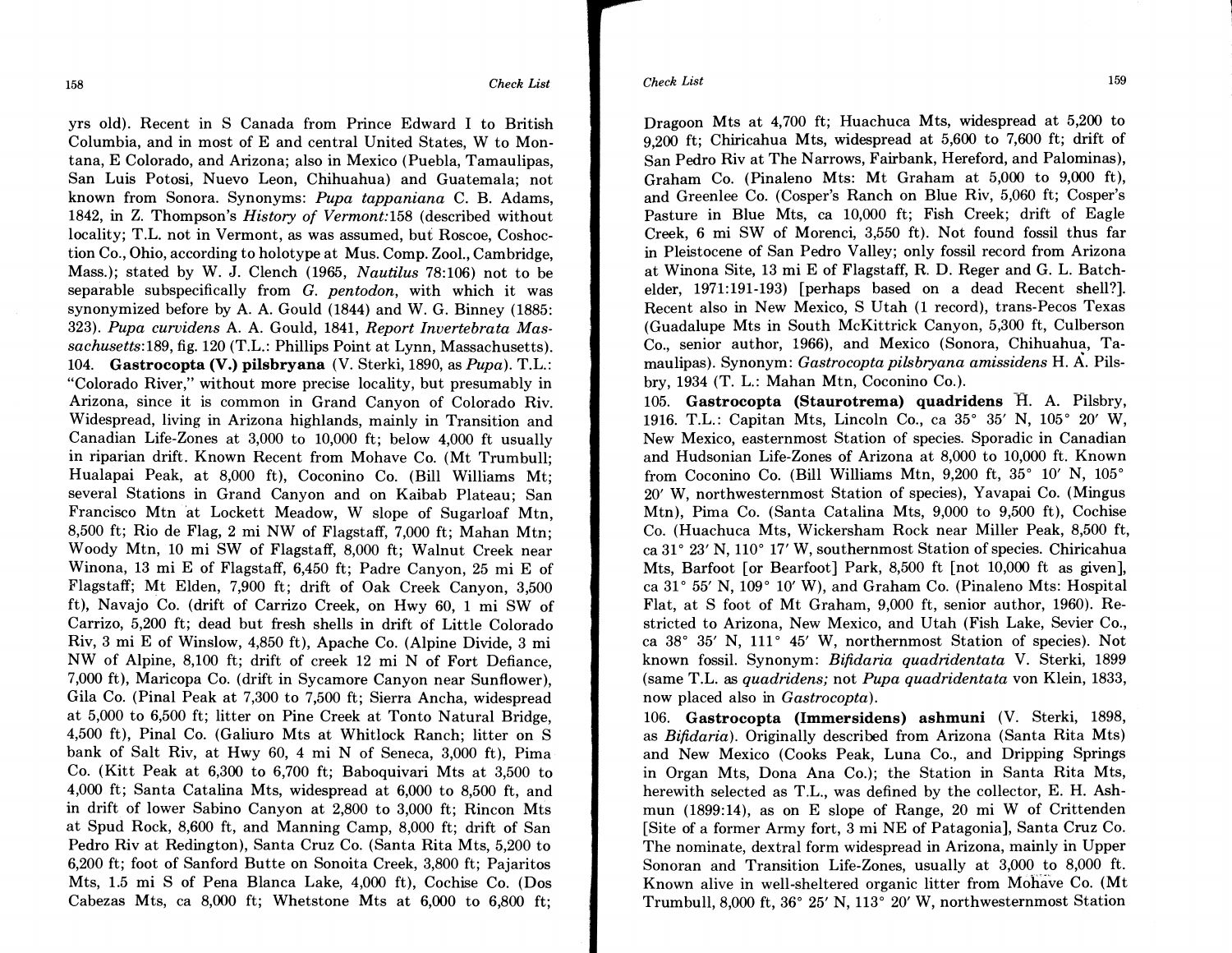of species), Coconino Co. (Oak Creek Canyon, at Owenby's Ranch **and Page's Ranch, ca 4,500 ft; Rio de Flag, 2 mi N of Flagstaff, 7,000 ft; Grand Canyon of Colorado River, Bright Angel Trail, 100 ft below South Rim; Powell-Kaibab Saddle, N of Grand Canyon, ca 20 mi N of El Tovar; Walnut Creek, 13 mi E of Flagstaff, 6,450 ft), Yavapai Co. (Mingus Mtn: Hull Canyon, 6,000 ft; Walnut Canyon; Mescal Canyon, 6,000 ft; Kirwagen Ranch), Gila Co. (S bank of Salt Riv, 4 mi N of Seneca, 3,000 ft; Mogollon Rim at W side of Milk Ranch Point, 2.5 mi NE of Pine, 6,600 ft; Sierra Ancha, upper Parker Creek, 5,080 ft), Pinal Co. (Galiuro Mts: Copper Creek at Site of P.O., 3,800 ft; N slope at Whitlock Ranch), Pima Co. (Ajo Mts, Arch Canyon, 3,500 ft, 32° 2' N, 112° 42' W, southwesternmost Station of species. Baboquivari Mts, W slope at mouth of Baboquivari Canyon, 3,500 ft. Sierrita Mts, S slope on road to Harris Ranch. Santa Catalina Mts: Rattlesnake Canyon, off Sabino Canyon, 3,100 ft; SW slope above Molino Canyon, 4,800 ft; Marble Peak, 7,670 ft [not 8,000 as given]. Rincon Mts, SW slope in Madrona Canyon, 3,500 to 4,000 ft. Santa Rita Mts, S end at Rosemont and Helvetia, 5,500 to 5,600 ft), Santa Cruz Co. (Ephraim Canyon in Nogales, 3,800 ft. NE foot of Tumacacori Peak, 3,720 ft. Atascosa Mts, Sycamore Canyon, 4 mi SE of Ruby, 4,000 ft. Pajaritos Mts, Pena Blanca Canyon. Santa Rita Mts: Temporal Gulch, 4,000 ft; Madera Canyon, 4,800 to 6,000 ft; Adobe Canyon, 5,200 ft; Gardner Canyon, near Onyx Cave, 5,400 ft. Sanford Butte at Sonoita Creek, 3,800 ft. Patagonia Mts: mouth of cave on Bald Mtn; Harshaw Creek at Hermosa Hill, 4,850 ft. Canelo Hills: 4 mi S of Canelo, 5,500 ft; limestone hill W of Duquesne Rd; NW slope of Lookout Knob, 5,400 ft), Cochise Co. (Whetstone Mts: French Joe Canyon, 5,400 ft; N of Two-Peak mining camp. Mustang Mts, N slope of Eastern Dome, 5,200 to 5,400 ft. Huachuca Mts: Garden Canyon, 6,000 ft; Ash Canyon; Carr Canyon, 6,600 ft; Miller Canyon, 6,000 to 6,500 ft; Ramsey Canyon 5,800 to 6,000 ft; Manila Mine; Jack Wakefield Mining Camp, 5,600 ft; Copper Canyon, 6,000 to 6,200 ft; W slope at Sylvania Springs in Scotia Canyon, 6,150 ft. Dragoon Mts: Fourr Canyon, 5,500 to 5,700 ft; 9 Stations in Tweed [now Stronghold West] Canyon, 4,700 to 5,700 ft; Stronghold Canyon East, 4,700 to 4,800 ft; Bear Gulch branch of Stronghold Canyon East; mouth of Wood Canyon, 2 to 3 mi E of Dragoon, 4,800 ft. Chiricahua Mts: Whitetail Canyon, below mouth of Indian Creek, 5,500 ft; N slope on Paradise-Portal road, 5,600 to 5,800 ft; Big Emigrant Canyon, 4,800 to 5,400 ft; Limestone Mtn; Pinery Canyon, 5,000 to 7,000 ft; Crystal Cave, 0.5 mi SW of Southwestern Research Station; Cave Creek at Herb Martyr Dam, 5,600 ft; Tex** 

**Canyon, 5,800 ft; Rucker Canyon, 5,900 to 6,000 ft; etc. Guadalupe Canyon, 18 mi E of San Bernardino Ranch, 4,200 ft), and Greenlee Co. (Cosper's Ranch on Blue Riv, 5,060 ft; Eagle Creek at Ole Hagen's Ranch). Common in riparian drift in Yuma Co. (Bill Williams Riv at Browns Crossing, 1,500 ft, 30 mi N of Wenden, 34° 25' N, 113° 25' W), Coconino Co. (Oak Creek, 7 mi N of Sedona, 3,500 ft), Navajo Co. (Little Colorado Riv at Winslow, 4,800 ft, and Holbrook, 5,075 ft; Carrizo Creek, 1 mi SW of Carrizo, 5,200 ft), Apache Co. (Puerco Riv at Adamana; Chinle Wash), Yavapai Co. (Big Chino Wash, 8 mi S of Seligman; Beaver Creek at Montezuma Castle National Monument; Verde Riv at Clarkdale, 3,500 ft), Gila Co. (East Verde Riv, 5 mi NW of Payson, 4,500 ft; creek 6 mi SE of Roosevelt), Maricopa Co. (Salt Riv at Tempe), Pima Co. (Santa Cruz Riv at Tucson and Continental; Pantano Wash near Vail; Rillito Creek at Tucson city limits; Agua Verde Creek, 5 mi E of Vail, 3,300 ft; Posta Quemada Canyon near Colossal Cave, 3,300 to 3,500 ft; San Pedro Riv at Redington; Cienega Creek, 6 mi NE of Empire Ranch, 4,200 ft), Santa Cruz Co. (drift of Santa Cruz Riv at Amado, Calabasas, and 5.5 mi NE of Nogales; Pena Blanca Lake, 3,900 ft; Oro Blanco Wash, 2.5 mi W of Ruby, 4,000 ft; wash 2.5 mi W of Pena Blanca Lake, 4,000 ft; Sonoita Creek at Patagonia, 4,044 ft), Cochise Co. (Walnut Gulch, 1 mi E of Tombstone, 4,500 ft. San Pedro Riv at Palominas, Hereford, Benson, and The Narrows 10 mi N of Benson. Dragoon Mts: creeks of W slope in Fourr Canyon, 5,500 to 5,600 ft. Stronghold Canyon East, 4,700 to 4,800 ft), Graham Co. (Turkey Creek, E slope of Galiuro Mts, 10 mi NW of Klondyke), and Greenlee Co. (Eagle Creek, 6 mi E of Morenci, 3,550 ft).** 

**Dextral form also in New Mexico (in leaf litter: Grants and San Rafael, Valencia Co., ca 35° 10' N, 108° W, northeasternmost Stations of species; Oscura Mts, Socorro Co.; White Oaks, Lincoln Co.; Iron Creek in Black Mts, Grant Co.; Organ Mts, Dona Ana Co.; Little Palomas Creek, Sierra Co.; Florida Mts and Cooks Peak, Luna Co.; Big Hatchet Mts, Hidalgo Co.), trans-Pecos Texas (in soil rich in leaf debris at Hueco Tanks, ca 20 mi E of El Paso, El Paso Co., A. L. Metcalf and W. E. Johnson, 1971:89; South McKittrick Canyon of Guadalupe Mts, 5,500 ft, 31° 50' N, 104° 26' W, Culberson Co., A. R. Mead et al, 1969, easternmost Station of species; also in riparian drift of Rio Grande at Vinton, El Paso Co., and 11 mi SE of Redford, Presidio Co., and of Fresno Creek, 25 mi SE of Redford, Presidio Co., all 3 by senior author, 1961), Sonora (in leaf litter: Nogales, Pilsbry and Ferriss, 1906:144. Five Stations by junior author, 1964-1965: one in Sierra del Santo Nino,**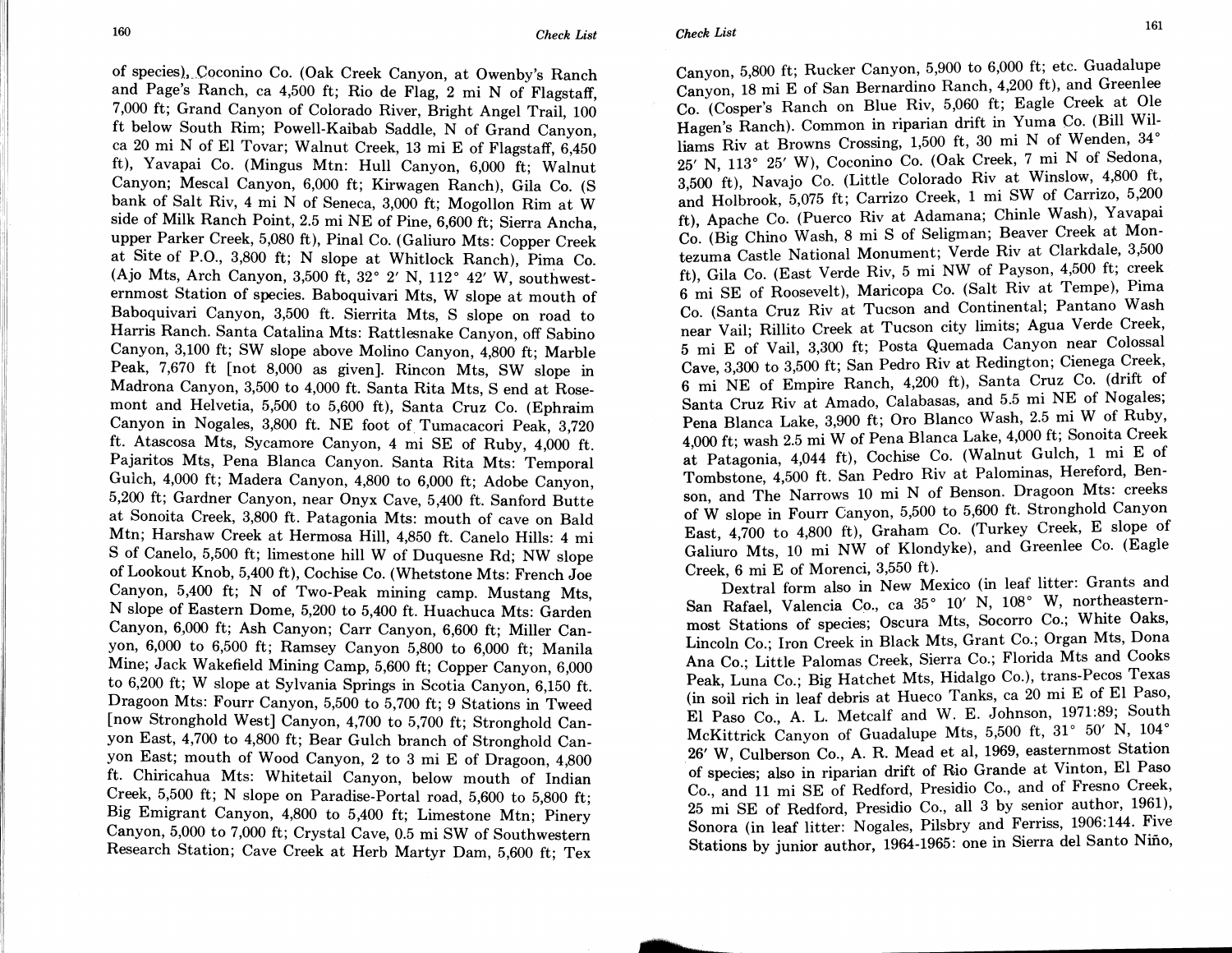**N of Mina- El Milagro, on road to Sahuaripa, at 4,000 ft, ca 29° N, 109° 30' W; two near Magdalena, at 3,650 and 4,250 ft, ca 30° 55' N, 111° W; and two near Nacozari at 3,550 and 4,000 ft, ca 30° N, 110° W. Rancho Pinos Altos, Sierra Nacori, 5,800 ft, 29° 45' N, 108° 30' W, M. D. Robinson, 1969), and Chihuahua (in leaf litter, Rio Piedras Verdes, ca 9 km above Colonia Juarez, ca 30° 15' N, 108° W, Pilsbry, 1953:162). Not definitely known fossil thus far. H. G. Richards (1936:371) recorded a dead specimen from the Lindenmeier Site of Early Man, N of Fort Collins, Larimer Co., Colorado, some 300 mi N of northernmost know Recent Stations in Arizona and New Mexico; this may require verification, since there are no Recent or fossil records from Colorado or Utah. Synonyms:** *Bifidaria ashmuni* **form** *minor* **V. Sterki, 1898 (T.L.: Ephraim Canyon in Nogales, Santa Cruz Co.).** *Gastrocopta perversa* **form** *sana* **H. A. Pilsbry, 1918 (T.L.: drift of Salt Riv at Tempe, Maricopa Co.),** *Gastrocopta ashmuni imperfecta* **H. A. Pilsbry and J. H. Ferriss, 1923 (T.L.: Mustang Mts, at Site of former Dan Mathew's Ranch, ca 1.5 mi SE of Mustang Peak, 5,000 ft, Santa Cruz Co.); not figured, but probably based on juvenile snails with incomplete columellar lamella.** 

**Many lots of nominate, dextral** *ashmuni* **contain also sinistral shells, described as a distinct species,** *Gastrocopta perversa* **(V. Sterki, 1898, as** *Bifidaria;* **T.L.: Ephraim Canyon in Nogales, Santa Cruz Co., 3,800 ft; found with dextral snails). Otherwise,** *perversa*  **agrees with dextral** *ashmuni,* **sharing the diagnostic straight vertical extension of the columellar lamella alongside the parietal lamella (shown by Pilsbry and Ferriss, 1910c:137, fig. 29); it can therefore not rank as a valid subspecies, but is merely a recurrent mutation in many populations of the dextral form. In Arizona, it seems restricted to the southern half of the State, where it is usually less abundant than the dextral form, which may explain the more sporadic records. Known alive in leaf litter from Gila Co. (S bank of Salt Riv, 4 mi N of Seneca, 3,000 ft), Pinal Co. (Aravaipa Creek Canyon, 15 mi NE of Mammoth, 2,500 ft), Pima Co. (Baboquivari Mts: W slope at mouth of Baboquivari Canyon, 3,500 to 4,000 ft; SE slope, in Sycamore Canyon, 3,700 to 4,000 ft, and Brown Canyon, 4,000 ft. Sierrita Mts, at S side on road to Harris Ranch. Cerro Colorado, 3 mi NW of Santa Lucia Ranch, 4,100 ft. Santa Rita Mts: NE slope in Florida Canyon, 4,400 ft; E slope in Temporal Gulch, 4,000 ft, and Gardner Canyon, near Onyx Cave, 5,400 ft; W slope in mouth of Agua Caliente Canyon, 3,800 ft. Agua Verde Creek, 5 mi E of Vail, 3,300 ft. Empire Mts, 1.5 mi N of Total Wreck Mine, 4,800 ft. Coyote Mts, E slope in upper Mendoza** 

**Canyon, 3,500 ft), Santa Cruz Co. (Nogales, 3,865 ft. Atascosa Mts, Sycamore Canyon, 4 mi E of Ruby, 4,000 ft. Pajaritos Mts, Pena Blanca Canyon, 1.5 mi S of Pena Blanca Lake, 4,000 ft. Foot of Sanford Butte on Sonoita Creek, 3,800 ft. Patagonia Mts: SW slope 10 mi NE of Nogales; mouth of cave on Bald Mtn), and Cochise Co. (Huachuca Mts: Ash Canyon; Carr Canyon, 6,600 ft; Manila Mine; Sylvania Springs in Scotia Canyon, 6,150 ft. Mustang Mts, N slope of Eastern Dome, 5,200 to 5,400 ft. Dragoon Mts: Tweed Canyon [now Stronghold Canyon West]; Stronghold Canyon East, 4,700 ft; N slope in mouth of Wood Canyon, 4,800 ft. Chiricahua Mts: Big Emigrant Canyon, 5,400 ft; Pinery Canyon, 5,000 ft; Rattlesnake Hill, 0.25 mi SW of Portal, 5,800 ft; Crystal Cave, 0.5 mi SW of Southwestern Research Station, 5,500 to 5,600 ft; East Turkey Creek, below Paradise; Whitetail Canyon, 5,500 to 5,600 ft; Tex Canyon, 5,800 ft). Also in riparian drift in Pinal Co. (Gila Riv, 1 mi N of Florence), Pima Co. (Cienega Creek, 6 mi NE of Empire Ranch; Posta Quemada Canyon, near Colossal Cave, 3,300 ft; Rillito Creek at Tucson city limits; Pantano Wash, 4.5 mi E of Vail; Santa Cruz Riv at Tucson and Continental; San Pedro Riv at Redington), Santa Cruz Co. (Santa Cruz Riv at Amado, Calabasas and 4.5 mi E of Nogales; Sonoita Creek at Patagonia; wash 2.5 mi W of Pena Blanca Lake), Cochise Co. (San Pedro Riv at Fairbank, Benson, and The Narrows 10 mi N of Benson), and Graham Co. (Turkey Creek of Galiuro Mts, 10 mi NW of Klondyke, 3,400 ft). Form** *perversa* **occurs also in New Mexico, Sonora (Rio Nacozari, 7 mi S of Nacozari, in drift, B. A. Bransom, 1964:104; two Stations near Nacozari, at 3,550 and 4,200 ft, in leaf litter, junior author, 1965), and Chihuahua (S side of Rio Piedras Verdes, 9 km above Colonia Juarez, Pilsbry, 1953:162; Presa Chihuahua, 7 mi S of city of Chihuahua, 4,800 ft, 28° 35' N, 106° 5' W, southernmost Station of species, R. H. Russell, 1971).** 

**107. Gastrocopta (I.) cochisensis (H. A. Pilsbry and J. H. Ferriss, 1910, as** *Bifidaria).* **T.L.: Tanner [now Garden] Canyon, Huachuca Mts, 6,000 ft, Cochise Co. Sporadic in SE Arizona at 4,000 to 7,200 ft, mostly in canyons of Upper Sonoran Life-Zone. Known from leaf litter in Gila Co. (upper Cherry Creek, 1 mi E of Young, 5,100 ft), Pima Co. (Baboquivari Mts, W slope in Baboquivari Canyon, 3,500 to 4,000 ft. Quinlan Mts, Kitt Peak, 6,300 to 6,700 ft. Santa Catalina Mts: Rose Canyon, 7,000 ft; Alder Springs; SW ridge from Marble Peak, 7,200 ft [not 8,000 as given]. Santa Rita Mts, NE slope, 1.5 mi S of Helvetia, 4,500 ft. Rincon Mts, N slope of Rincon Peak, 6,100 ft), Santa Cruz Co. (Santa Rita Mts: Gardner Canyon on E slope, near Onyx Cave, 6,000 to 6,200**